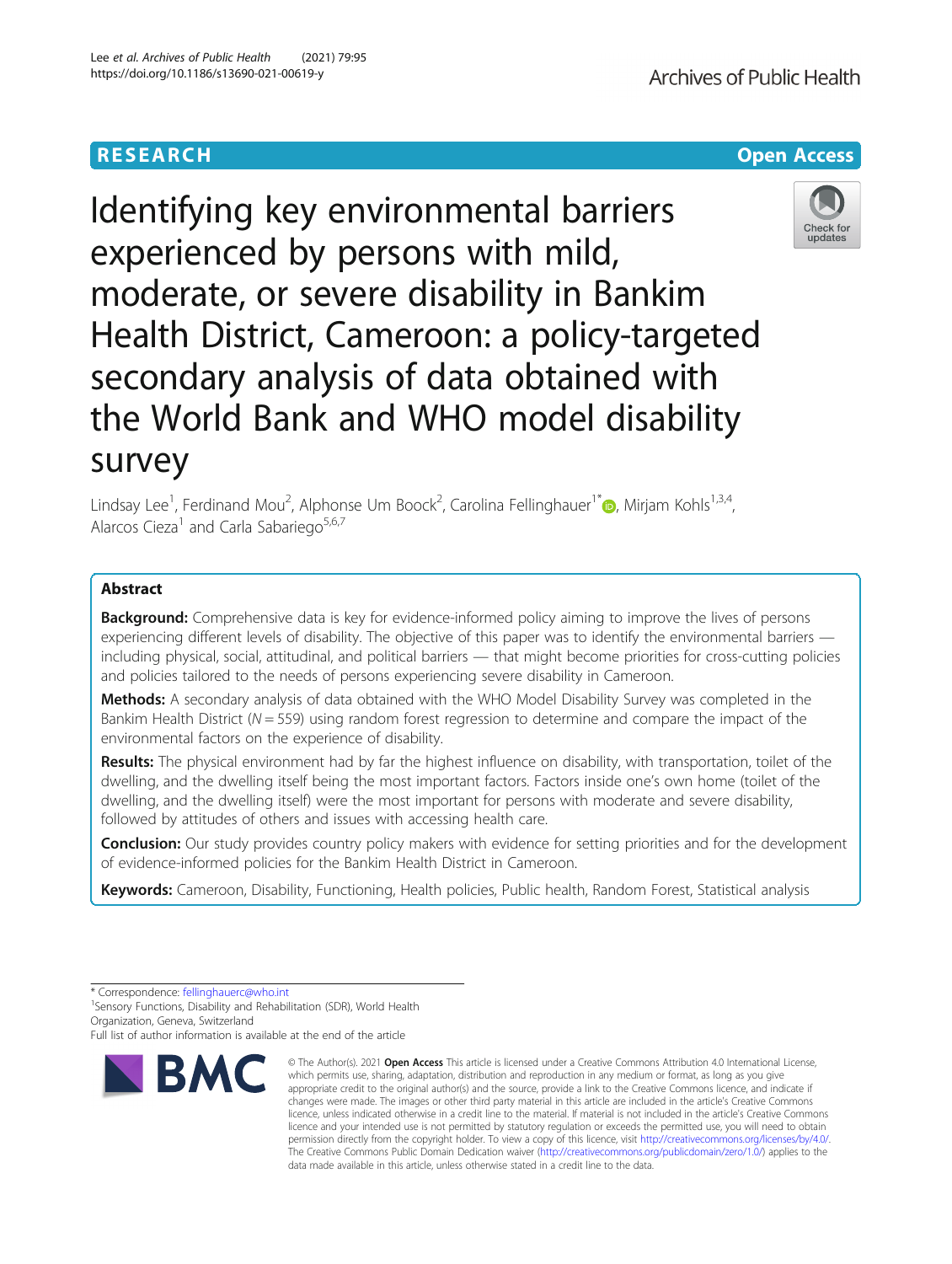# Background

# The United Nations' 2030 agenda for sustainable development includes disability as a central priority in five of the 17 sustainable development goals (SDGs)

In the spirit of "leaving no one behind" [\[1](#page-9-0)], the SDGs recognize persons with disability in the areas related to education, economic growth, reducing inequality, sustainability of cities and communities, and availability of data. As a consequence, efforts have been made to strengthen high-quality data collection in the field of disability and to enhance the availability of data that is disaggregated by disability, as reported by the UN Statistical Commission in the forty-ninth session in the UN Economic and Social Council [[2\]](#page-9-0).

# To achieve SDGs milestones, it is important to identify which interventions need to be implemented in countries and communities

Countries that are developing disability policies are particularly interested in understanding which issues are most relevant for persons with disability and which actions need to be taken. Comprehensive disability data can meaningfully contribute to the effective development of targeted disability policy by defining priorities at the micro-, meso- and macro-level.

# WHO currently supports the collection of disability data through the WHO and World Bank model disability survey (MDS)

The MDS is grounded in the International Classification of Functioning, Disability, and Health (ICF) [\[3](#page-9-0)], and operationalizes disability as a universal experience that lies on a continuum ranging from no to extreme disability [\[4\]](#page-9-0). In line with the ICF, disability is defined as the outcome of the interaction between health conditions (including diseases, congenital malformations, blindness, deafness, and loss of health due to the aging process) and the context of a person. The ICF describes the environmental context as a determinant (together with health conditions) of disability. Environmental factors are extrinsic to the individual and include, but are not limited to: the natural and human-made changes to the environment (rural versus urban settings); the climate (for instance, very dry or mountain regions), the social context (for instance, having or not having family support or support of friends); the attitudinal context (for instance being treated with respect by neighbours or health professionals or not); the health system (for instance having access to health services or whether health services are at all available).

The MDS was developed based on three key principles [[4\]](#page-9-0). Firstly, that disability is a universal experience that can affect anyone over the course of life. Because of this principle, the MDS uses a representative sample of the complete population of a country or region, and is not restricted to specific groups with important impairments. Secondly, that disability is not a direct consequence of an underlying health condition or impairment but the outcome of its interaction with the context of a person. Consequently, the MDS includes questions about a range of environmental factors, going far beyond the usual focus of disability surveys on assistive technologies. Finally, the MDS operationalizes the principle that disability is not a dichotomous characteristic of a person (i.e., disabled versus not disabled) but an experience that lies on a continuum and ranges from no to extreme disability. Cut-offs are used to identify four groups: people who experience no, mild, moderate, or severe disability. These groups are compared across a large range of indicators. The comparison between persons with severe disability and persons with no disability is of utmost importance for monitoring the Convention on the Rights of Persons with Disabilities (CRPD) and specific SDG indicators.

For measurement purposes, two concepts are used in the MDS to operationalize disability: capacity and performance [\[4](#page-9-0)]. Capacity is the synthesis of a person's intrinsic physical and mental capacities, determined by their health conditions or impairments and personal characteristics. Performance represents the outcome of the interaction between the individual's capacity and features of the physical, human-made, attitudinal, and socio-political environment in which the person lives and corresponds to the conceptualization of disability in the ICF. Therefore, when reporting disability using the MDS, the performance metric is considered.

The MDS was implemented as a regional survey in the Bankim Health District, Adamawa region, Cameroon in 2016 to shed light on the situation of persons with disability living in this region and to guide the identification of intervention targets. The implementation of the MDS in Cameroon meets calls for efforts in the investigation of the life situations of persons with disability in Cameroon [\[5\]](#page-9-0). The survey was carried out in all seven health areas of the district with a general and representative population sample. The specific objectives of the MDS implementation were (1) to estimate the prevalence of disability, (2) to determine the disability distribution, (3) to identify needs, barriers and inequalities faced by persons with different levels of disability, and (4) to provide the information necessary for the development of future evidence-informed policy priorities in order to improve the lives of persons with disability in the Bankim Health District.

In the present secondary analyses, we used data from the MDS implementation in Cameroon to address the fourth objective described above. Our overall objective was to identify the environmental factors — including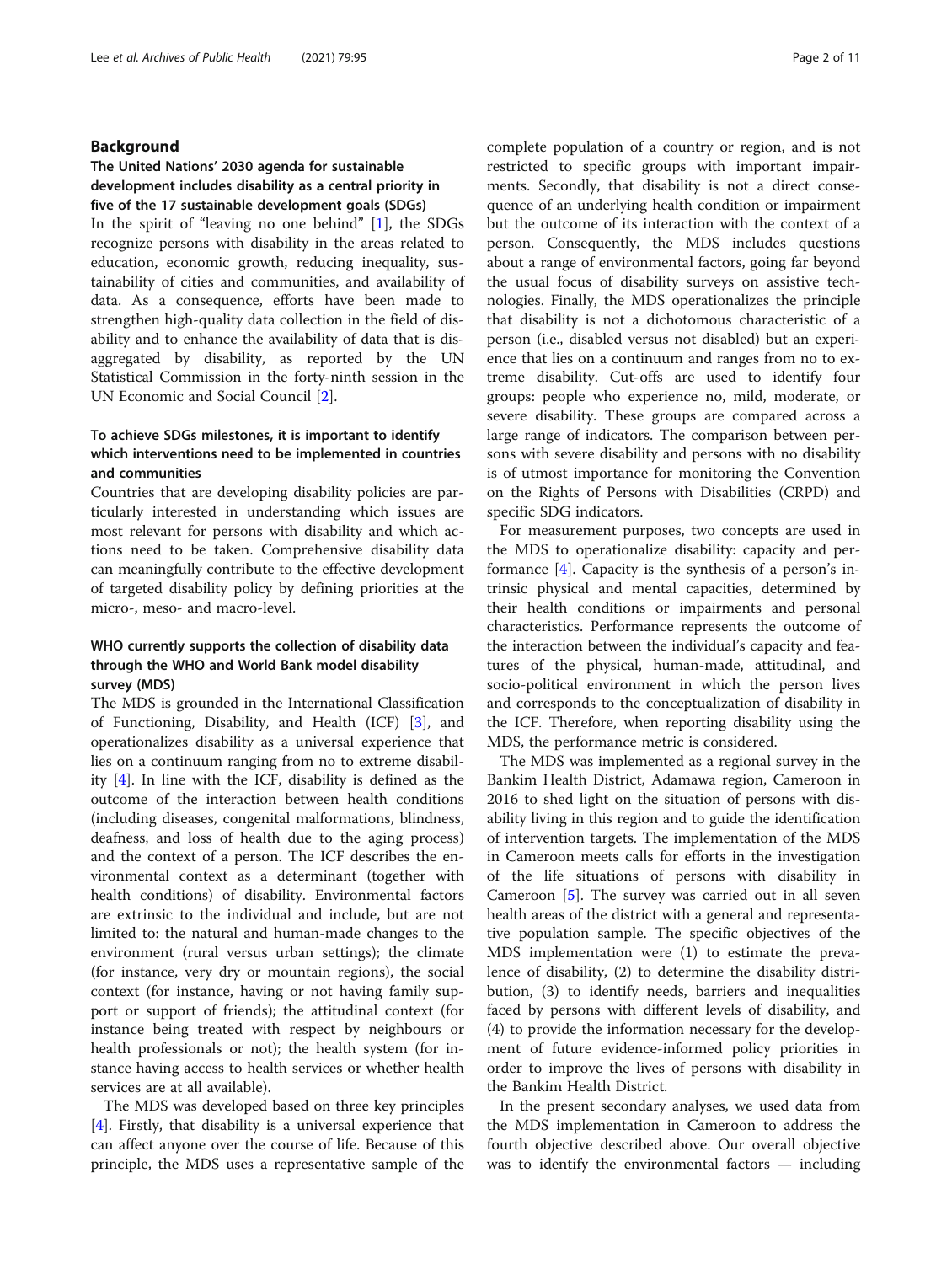hindering and facilitating factors of the physical, social, attitudinal and political environment — that might become priorities for cross-cutting policies and for policies tailored to the needs of persons experiencing severe disability in Cameroon. Specifically, we aim to answer the following questions:

- 1) Which factors of the environment are most relevant for persons with mild, moderate, or severe levels of disability?
- 2) To what extent does the relevance of environmental factors change depending on the level of disability?
- 3) Which aspects of the environment should become priorities for disability policies?

It is important to stress that in response to emerging needs for research in the context of ongoing developments, we used an approach to data analysis that goes beyond the usual disaggregation of information by disability status and instead focuses on the study of environmental factors from a broad perspective. Based on the comprehensive information collected with the MDS, we established a ranking of the relative importance of various environmental factors for persons with different levels of disability. Policy makers working in Cameroon, a country in which persons with disability face a range of barriers – such as the lack of public transportation, stigma, poor health care or few employment opportunities – might be overwhelmed by the breadth of problems faced and challenged by restricted human and financial resources. By providing a ranking of the most hindering barriers experienced by persons with mild, moderate, or severe disability, we provide stakeholders with the evidence needed for prioritization of policies and public health investments in light of limited resources.

# Methods

The original data collection and implementation of the MDS in the Bankim Health District, Cameroon was carried out by WHO in two phases. After a pretest in December 2015, the full implementation took place during the first half of 2016 with 559 interviews. The present study is a secondary data analysis performed between April and July 2018 using the data collected through individual interviews. In this secondary analysis, we followed a two-step approach. In the first step, we identified which type of environmental factors – physical environment, social support, social network, attitudinal environment, access to information, medication, personal assistance, assistive devices, and responsiveness of health care system – were the most relevant for the whole sample overall as well as for specific groups, namely persons with moderate, severe or mild disability. In a second step, we identified which specific aspects of three types of environmental factors – physical environment, attitudinal environment, and responsiveness of health care system – were the most relevant for the whole sample as well as for persons with moderate, severe or mild disability. This approach should provide stakeholders with precise information about which areas to target to improve the lives of persons with disability.

# Study design, participants and region

The WHO MDS was conducted in the Bankim Health District of the Adamawa region in Cameroon in 2016. The objectives of the implementation of the MDS were to estimate the prevalence of disability and its current distribution in the Cameroonian population in the Bankim Health District and to identify needs, barriers and inequalities faced by persons with different levels of disability. The survey comprises a household questionnaire and an individual questionnaire completed by a random adult (aged 16+) member of the household. The individual questionnaire includes sections on (1) sociodemographic characteristics, (2) work history and benefits, (3) environmental factors, (4) functioning, (5) health conditions and capacity, (6) health care utilization and (7) satisfaction, personality, and well-being.

The questionnaires and further information on the MDS are available at [http://www.who.int/disabilities/](http://www.who.int/disabilities/data/mds/en/) [data/mds/en/.](http://www.who.int/disabilities/data/mds/en/)

The population of the Adamawa region at the time of the survey was 1,205,861 inhabitants. An estimated 97, 790 inhabitants lived in the  $2700 \text{ km}^2$  of the Bankim health district in 2015 [[6](#page-9-0)]. Bankim has a hot and equatorial climate. Reported main economic activities are livestock breeding, farming, fishery, trade, craftsmanship, and motorbike taxis. The district has several resources, including gallery forests, dense forests, arable land for food and cash crops, tourist sites, shallows, swamps, lakes, rivers, and sand. However, this potential remains mostly unexploited. The Communal Plan of the Bankim District from 2015 [\[6\]](#page-9-0) reports that the district's infrastructure is insufficient to guarantee healthy living for the population. For instance, water supplies are frequently contaminated, and the villages' electrification and sewage disposal channels, are insufficient. There is a lack of a communal plan for household management and few poorly maintained roads. The health care situation is precarious, with insufficient professionals and insufficient infrastructure. In 2015, the health facilities available in the Bankim district consisted of one District Hospital, one District Medical Center, and 12 Integrated Health Care Facilities employing a total of 3 medical doctors, 7 qualified nurses, and 21 caregivers. Some of the Integrated Care Facilities function without electricity, beds, or water points.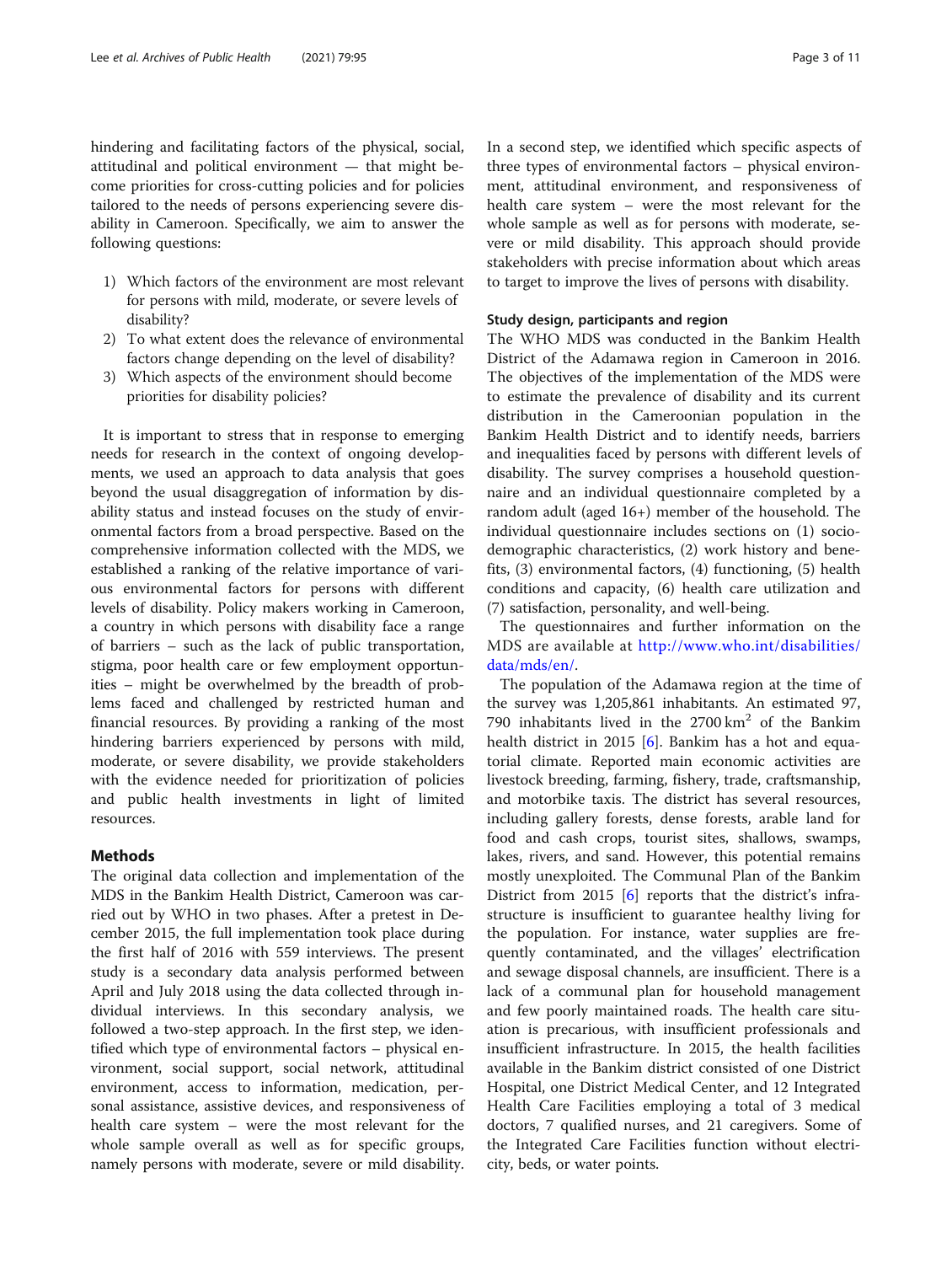Information about disability has been collected in the 2010 census and in the Multiple Indicator Cluster Survey [[7\]](#page-9-0) in 2011. However, it is important to note that these surveys understood disability from a much narrower perspective as the one used in the Model Disability Survey and generally focused solely on persons with severe impairments, mostly on persons who are blind, deaf, or that cannot walk. The 2010 census estimated nearly 3 million people in the country are disabled, and the disability rate published by the MICS [[7\]](#page-9-0) was 5.4% in 2011. An overview of the measurement of disability in Cameroon can be found in Simo Fotso et al (2019) [\[8](#page-9-0)]. The MDS, implemented in the Bankim health district in 2016, uses a much broader and inclusive approach to measuring disability and estimated a rate of severe disability for that region of 13.2%. This group most commonly reported severe problems with their mobility, including problems walking and standing. It is important to stress that MDS results refer to the health district of Bankim and are not expected to be representative of the many regions of Cameroon.

### Variables

### **Performance**

Performance was the dependent variable in our study. It describes the level of disability experienced by a person and is defined as how a person performs in daily life given their health state as well as the different facilitating or hindering aspects of their environment. The questions of Module 4000 of the MDS assess the extent to which a person experiences problems in multiple domains of functioning. The information from this module was combined to create a single performance score ranging from 0 (no problems in performance) to 100 (extreme problems in performance) using Polytomous Rasch Analysis [[9,](#page-9-0) [10](#page-10-0)] in the scope of the original data analyses conducted by WHO in 2018. The Rasch analysis allows testing a scale's measurement properties and primarily ensures that the sum score is usable as an interval-scaled metric. The data analysis strategy used in the MDS, including details of the Rasch analyses, is reported else-where [\[11](#page-10-0)].

Groups with different disability levels were determined based on the distribution of the performance score. Persons with scores lower than the mean minus one standard deviation (SD) are considered to have no disability; persons with scores higher than mean minus one SD but lower than the mean are considered to have mild disability; persons with scores higher than mean but lower than the mean plus one SD are considered to have moderate disability; persons with scores higher than the mean plus one SD are considered to have severe disability.

# Environmental factors

Predictor variables were included to capture the multiple dimensions of environmental factors, namely the physical environment, social support, social network, attitudinal environment, access to information, medication, personal assistance, assistive devices, and responsiveness of the health care system. The entire list of environmental factors included in the analysis are found in Annex 1.

The variable capturing the participants' social network size was created by adding up the total number of close relationships among family, friends, co-workers, and neighbors. The network size represented a 5-level ordinal variable with categories grouping 0, 1, 2–4, 5–14, or 15+ close persons. Relationships were understood as close if one could, for instance, talk about personal affairs, get help, or enjoy spending leisure time with the other person. The MDS assessed the access to information with the question "Do you have access to the information you need or want?" with five response options ranging from "not at all" to "yes completely". The regular intake of medication for the treatment of chronic disease was assessed with the binary question, "Do you take medicines on a regular basis?". Information on personal assistance was summarized in a variable categorizing "use of personal assistance and additional need," "use of personal assistance and no additional need," "no use but need for personal assistance," and "no use and no need for personal assistance." Information on assistive devices in the areas of mobility, seeing, hearing, work, education, home, or community was aggregated and categorized in the same way as for personal assistance.

Polytomous Rasch Analysis was used to create metric scores with a range from 0 to 100 for the variables describing hindering or facilitating physical environment, social support, attitudinal environment, and responsiveness of health care system in the scope of the original data analysis carried out by WHO.

### Control variables

Age, sex, education, work, and capacity were included in the analysis as control variables. Educational level and work status served as proxy for socio-economic status. Capacity refers to a person's health state. It is measured in Module 5000 of the MDS and targets the difficulties a person may have in his or her life due to health without considering environmental barriers and facilitators. Disability is defined as the result of the interaction between a person's health and their environment. Therefore, the analysis was adjusted for capacity to obtain an unbiased estimate of the impact of the different environmental factors on disability. The capacity measure was operationalized using a metrical scale created with Polytomous Rasch Analysis in the scope of the original data analyses.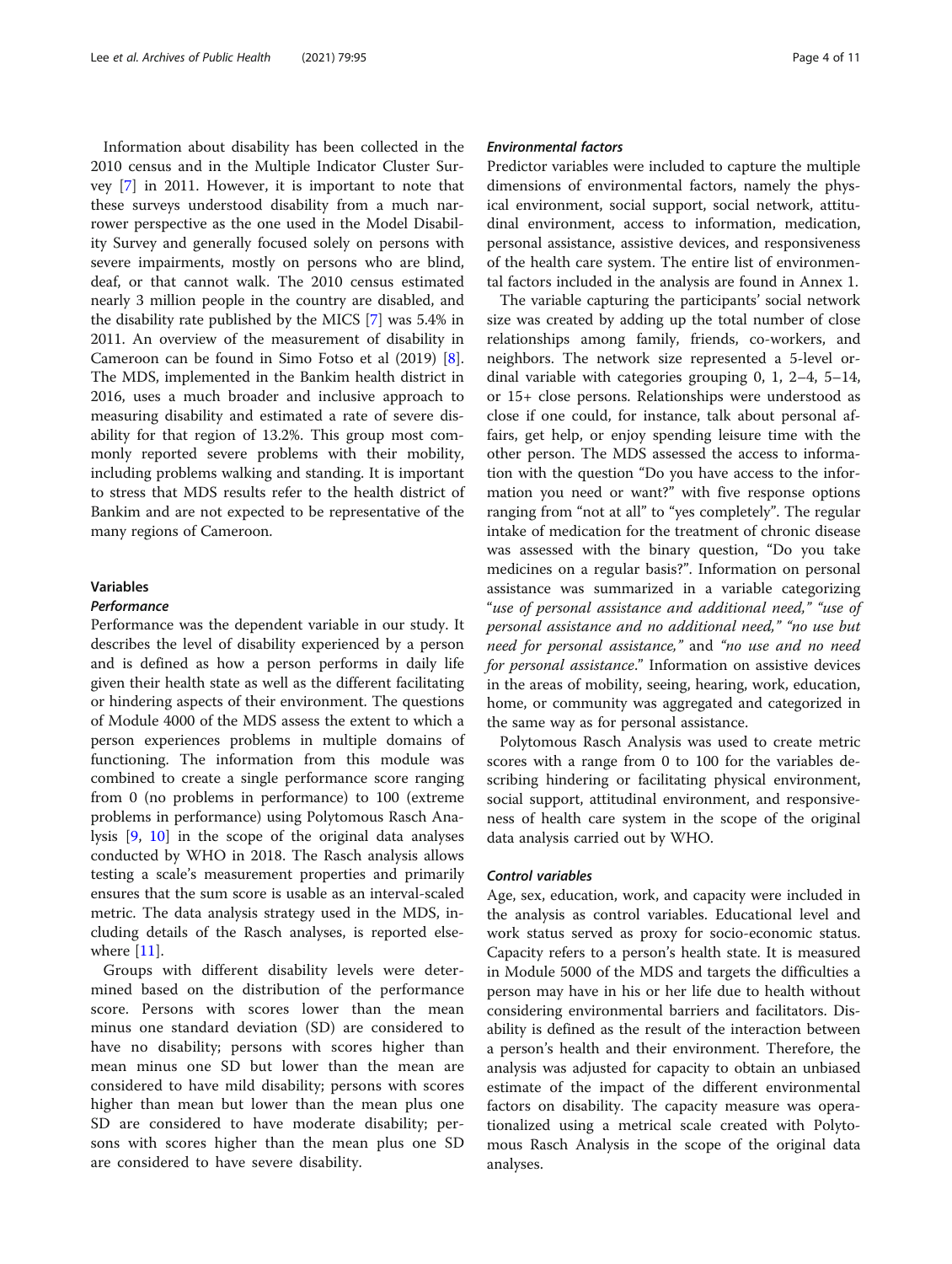### Statistical analyses

We used random forest regression to determine and compare the impact of the environmental factors on the experience of disability. Random forests are statistical learning methods that are based on decision trees [[12](#page-10-0)]. An ensemble of de-correlated trees is generated by training many single decision trees on bootstrap sub-samples of the original data using a random subset of the predictors. The final random forest is achieved by averaging the collection of trees, reducing the variance of the model.

The model fit of the random forest was assessed using the root mean square error (RMSE) as measure of prediction accuracy. The test set for measuring the prediction error is composed of the part of the observations that is not used in the training of the trees due to the bootstrap sub-sampling, called out-of-bag observations (OOB).

We derived the permutation variable importance (VIM) from the random forest models to serve as a measure of the association between the predictors and performance score and used it to create a ranking of importance of the predictors. It is defined as the mean decrease in prediction accuracy after permutation of the predictor variable in the OOB test set, quantifying how much a given variable adds to the accuracy of the model. The mean square error can serve as reference against which to compare the VIM.

The first random forest model was built to include the variables physical environment, social support, social network, attitudinal environment, access to information, medication, personal assistance, assistive devices, and responsiveness of the health care system. Further models included the single questions of the MDS related to physical environment, attitudinal environment, and responsiveness of health care system, respectively. Annex 1 contains the survey questions for each of these areas and their MDS-codes.

The models were applied to both the total sample and groups with low or high levels of disability. For this purpose, we divided the sample into no or mild disability and moderate or severe disability. The threshold for the cut-off between these two groups was the sample mean of the performance score.

Analyses were run in R v3.4.4. The R function cforest from the R package party v1.3–0 was used to perform the random forest regression [[13](#page-10-0), [14\]](#page-10-0). The R package caret v6.0–79 was used for calculating the RMSE and VIM [[15](#page-10-0)]. The number of trees for all models was set to 5000, after checking for sufficient convergence of the prediction accuracy; the number of predictors for each tree was set to 5.

### Results

## Characteristics of the study population

The performance score, the dependent variable in the present study, had a mean of 40.2 in the total sample

(Table [1\)](#page-5-0). As reported in the methods section, the performance score ranged from 0 to 100, where 0 indicated no disability and 100 the highest level of disability. Applying the cut-offs to the distribution obtained for the Bankim Health District, persons with scores below 25.83 experience no disability, persons with scores between 25.83 and 38.99 experience mild disability, persons with scores between 38.99 and 52.15 experience moderate disability, and persons with scores above 52.15 experience severe disability. Since the mean performance score for the complete sample is 40.2 (Table [1](#page-5-0)), the average of the surveyed population in the Bankim Health district lies near the lower bound for a moderate level of disability.

The gender distribution in the sample was fairly even. Most of the sample (50.6%) belonged to the age group 16–39 years.

# Impact of environmental factors on performance

Table [2](#page-5-0) shows the most important environmental factors. The five environmental factors with the highest impact among the total sample were the physical environment, social support, assistive devices, personal assistance, and access to information. However, it is important to note that the VIM size indicated that the physical environment (25.49) had a much larger effect on performance than social support (9.2). There were overlaps for persons with high and low levels of disability, but some important differences were observed: for persons with moderate and severe disability, the attitudinal environment was among the three most highly ranked variables while access to information was the least highly ranked factor. For persons with no and mild disability, the social support had a higher VIM than the physical environment.

### Physical environment

The physical environment is one of the most relevant environmental factors across disability (Table [2\)](#page-5-0). The analysis of specific aspects of the physical environment shows that their importance vary considerably when the level of disability is taken into account (Table [3](#page-6-0)). The five aspects with the highest impact among the total sample are transportation, the toilet in one's dwelling, the dwelling itself, lighting, noise, and crowds, as well as temperature, terrain, and climate. While toilet in one's dwelling, the dwelling itself and places to worship are the most important aspects for persons with moderate and severe disability, the most important ones for persons with no and mild disability are transportation, lighting, noise and crowds, and workplace or education institution.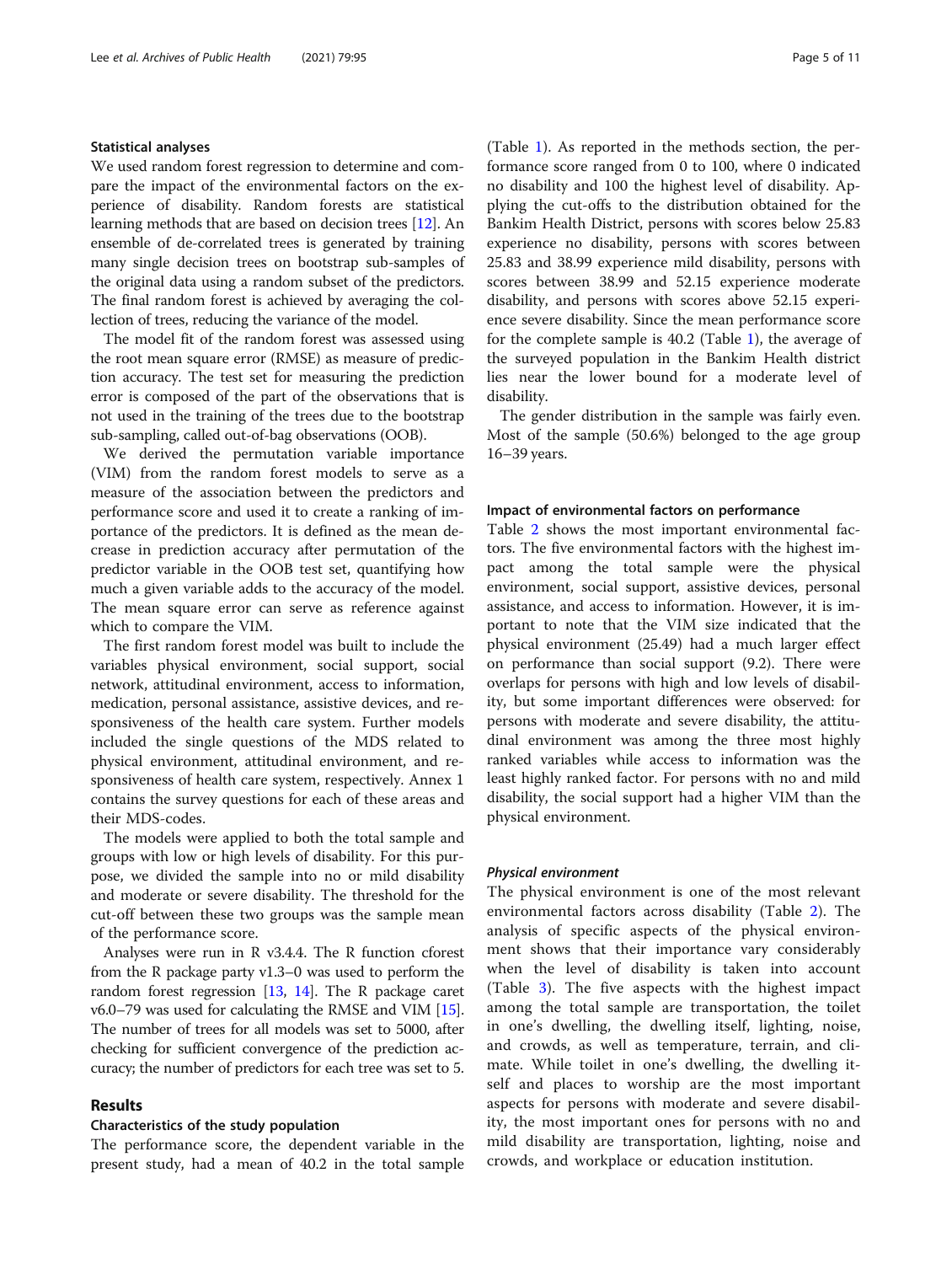|                           |              | <b>Total</b><br>sample<br>$(N = 559)$ |        | $(N = 312)$ | Moderate and severe disability | No and mild disability<br>$(N = 247)$ |        |  |
|---------------------------|--------------|---------------------------------------|--------|-------------|--------------------------------|---------------------------------------|--------|--|
|                           |              | $\%$                                  | (N)    | %           | (N)                            | %                                     | (N)    |  |
| Gender                    | Male         | 49.4                                  | (276)  | 46.8        | (146)                          | 52.6                                  | (130)  |  |
|                           | Female       | 50.6                                  | (283)  | 53.2        | (166)                          | 47.4                                  | (117)  |  |
| Age                       | $16 - 39$    | 53.7                                  | (300)  | 45.2        | (141)                          | 64.4                                  | (159)  |  |
|                           | $40 - 59$    | 29.0                                  | (162)  | 31.1        | (97)                           | 26.3                                  | (65)   |  |
|                           | $60+$        | 14.3                                  | (80)   | 19.6        | (61)                           | 7.7                                   | (19)   |  |
| <b>Work status</b>        | Not working  | 42.8                                  | (239)  | 45.8        | (143)                          | 38.9                                  | (96)   |  |
|                           | Working      | 57.2                                  | (320)  | 54.2        | (169)                          | 61.1                                  | (151)  |  |
| Level of education        | No education | 20.9                                  | (117)  | 27.9        | (87)                           | 12.1                                  | (30)   |  |
|                           | Elementary   | 33.8                                  | (189)  | 35.9        | (112)                          | 31.2                                  | (77)   |  |
|                           | Vocational   | 17.4                                  | (97)   | 17.0        | (53)                           | 17.8                                  | (44)   |  |
|                           | Secondary    | 17.2                                  | (96)   | 11.2        | (35)                           | 24.7                                  | (61)   |  |
|                           | Higher       | 7.0                                   | (39)   | 5.4         | (17)                           | 8.9                                   | (22)   |  |
|                           | Other        | 0.5                                   | (3)    | 0.6         | (2)                            | 0.4                                   | (1)    |  |
|                           |              | Mean                                  | (SD)   | Mean        | (SD)                           | Mean                                  | (SD)   |  |
| Performance score (0-100) |              | 40.2                                  | (12.4) | 47.5        | (7.3)                          | 30.9                                  | (11.3) |  |
| Capacity score (0-100)    |              | 29.2                                  | (20.9) | 44          | (14.7)                         | 10.6                                  | (9.6)  |  |

<span id="page-5-0"></span>Table 1 Sociodemographic characteristics of the study population. Data Source: Model Disability Survey, Bankim Health District, Cameroon, 2016

Table 2 Results of the random forest showing the permutation variable importance measure (VIM) and ranking for the environmental predictors of performance. Data Source: Model Disability Survey, Bankim Health District, Cameroon, 2016

|                             | <b>MDS-Code</b> | Variable                | <b>Total sample</b> |                |            | Moderate and severe disability | No and mild disability |                |  |
|-----------------------------|-----------------|-------------------------|---------------------|----------------|------------|--------------------------------|------------------------|----------------|--|
|                             |                 |                         | <b>VIM</b>          | Rank           | <b>VIM</b> | Rank                           | <b>VIM</b>             | Rank           |  |
| <b>Environmental factor</b> | 13001 - 13010   | Physical environment    | 25.49               | 1              | 9.2        |                                | 6.87                   | $\overline{2}$ |  |
|                             | 13017 - 13019   | Social support          | 9.2                 | 2              | 1.41       | $\overline{2}$                 | 16.05                  |                |  |
|                             | 13040 - 13070   | Assistive devices       | 2.88                | 3              | 0.65       | 4                              | 3.74                   | 3              |  |
|                             | I3017-I3020     | Personal assistance     | 1.14                | $\overline{4}$ | 0.33       | 5                              | 0.86                   | 5              |  |
|                             | 13035           | Access to information   | 0.98                | 5              | 0.03       | 9                              | 2.03                   | $\overline{4}$ |  |
|                             | 16021 - 16027   | Health care system      | 0.94                | 6              | 0.15       | 6                              | 0.73                   | 6              |  |
|                             | 13024 - 13034   | Attitudinal environment | 0.78                | 7              | 0.75       | 3                              | 0.72                   | 7              |  |
|                             | 13021 - 13023   | Social network          | 0.26                | 8              | 0.05       | 7                              | 0.2                    | 8              |  |
|                             | 13013           | Medication              | 0.13                | 9              | 0.04       | 8                              | $\mathbf 0$            | 9              |  |
| <b>Control variable</b>     |                 | Capacity                | 87.42               |                | 24.24      |                                | 26.09                  |                |  |
|                             |                 | Age                     | 3.17                |                | 1.38       |                                | 1.86                   |                |  |
|                             |                 | Gender                  | 0.02                |                | 0          |                                | $-0.05$                |                |  |
|                             |                 | Education               | 0.14                |                | 0.13       |                                | $-0.32$                |                |  |
|                             |                 | Work                    | 0.66                |                | 0.44       |                                | 0.26                   |                |  |
|                             |                 | <b>RMSE</b>             | 7.43                |                | 5.08       |                                | 9.46                   |                |  |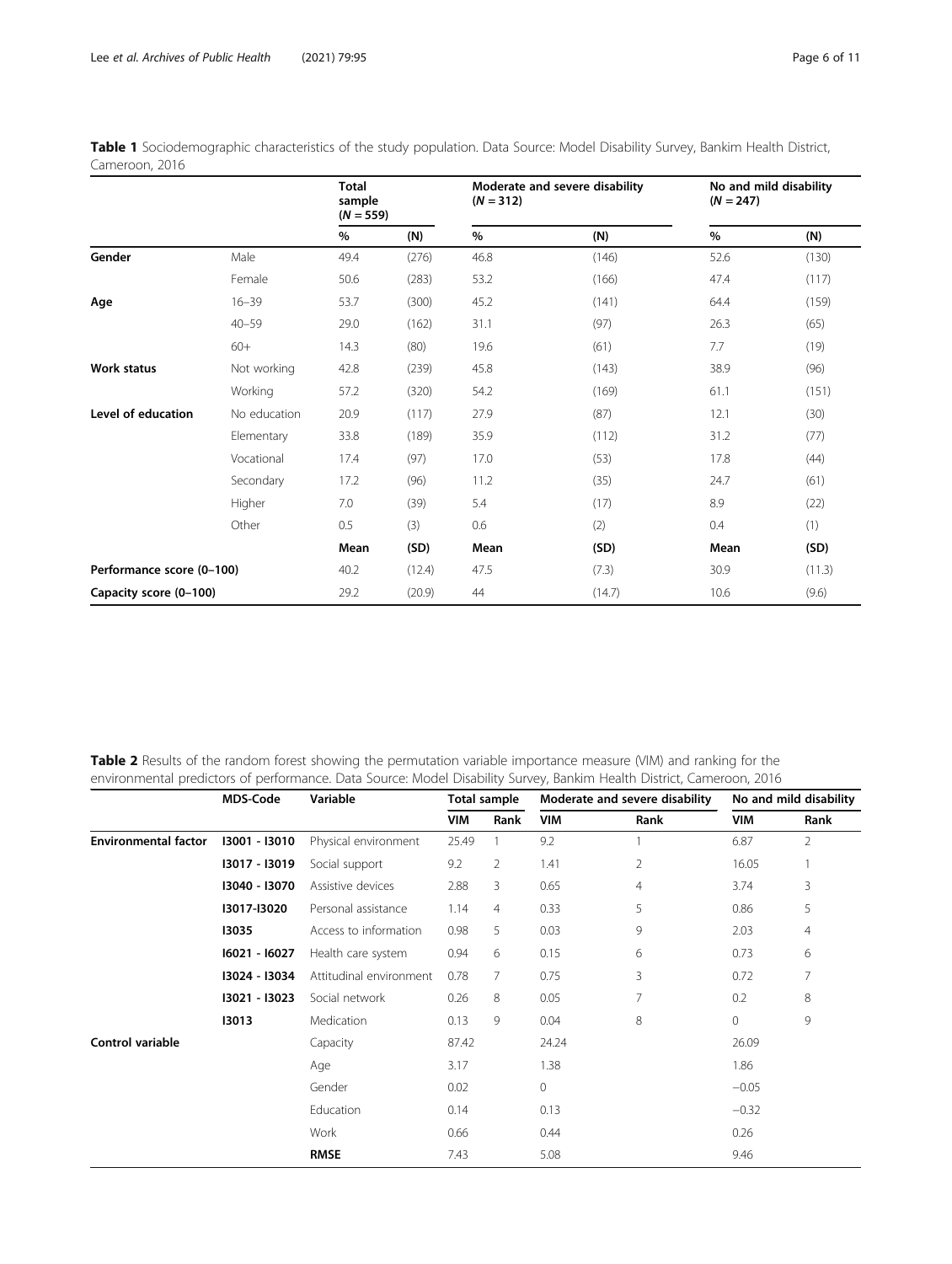|                                                  | Code  | <b>MDS-</b> Variable                            | <b>Total</b><br>sample |      | Moderate<br>and severe<br>disability |                | No and mild<br>disability |      |
|--------------------------------------------------|-------|-------------------------------------------------|------------------------|------|--------------------------------------|----------------|---------------------------|------|
|                                                  |       |                                                 | <b>VIM</b>             | Rank | <b>VIM</b>                           | Rank           | <b>VIM</b>                | Rank |
| Environmental factor: physical environment 13006 |       | Transportation                                  | 5.46                   |      | 0.64                                 | 5              | 4.89                      |      |
|                                                  | 13008 | Toilet of your dwelling                         | 5.4                    | 2    | 4.52                                 |                | 0.03                      | 8    |
|                                                  | 13007 | Dwelling                                        | 3.62                   | 3    | 3.44                                 | 2              | 0.49                      | 4    |
|                                                  |       | 13010 Lighting, noise, crowds                   | 2.79                   | 4    | 0.16                                 | 8              | 1.86                      | 2    |
|                                                  | 13009 | Temperature, terrain, climate                   | 2.31                   | 5    | 0.93                                 | 4              | 0.13                      | 7    |
|                                                  | 13001 | Workplace or education institution              | 1.94                   | 6    | 0.06                                 | 9              | 1.4                       | 3    |
|                                                  | 13003 | Places for socializing and community activities | 1.8                    | 7    | 0.34                                 | 6              | $-0.06$                   | 10   |
|                                                  | 13005 | Places of worship                               | 1.68                   | 8    | 1.45                                 | 3              | 0.15                      | 5    |
|                                                  | 13002 | Health facilities                               | 0.82                   | 9    | 0.02                                 | 10             | 0.02                      | 9    |
|                                                  | 13004 | Shop, banks, post office                        | 0.71                   | 10   | 0.24                                 | $\overline{7}$ | 0.15                      | 6    |
| Control variable                                 |       | Capacity                                        | 82.4                   |      | 21.91                                |                | 29.06                     |      |
|                                                  |       | Age                                             | 2.62                   |      | 1.51                                 |                | 1.89                      |      |
|                                                  |       | Gender                                          | $-0.09$                |      | $-0.01$                              |                | $-0.43$                   |      |
|                                                  |       | Education                                       | $-0.06$                |      | 0.15                                 |                | $-1.63$                   |      |
|                                                  |       | Work                                            | 0.78                   |      | 0.34                                 |                | 0.49                      |      |
|                                                  |       | <b>RMSE</b>                                     | 7.85                   |      | 5.1                                  |                | 10.16                     |      |

<span id="page-6-0"></span>Table 3 Results of the random forest showing the permutation variable importance measure (VIM) and ranking for aspects the physical environment as predictors of performance. Data Source: Model Disability Survey, Bankim Health District, Cameroon, 2016

Table 4 Results of the random forest showing the permutation variable importance measure (VIM) and ranking for aspects the attitudinal environment as predictors of performance. Data Source: Model Disability Survey, Bankim Health District, Cameroon, 2016

|                                                         | MDS-<br>Codes | Variable                                                                                          | <b>Total</b><br>sample |                | Moderate<br>and severe<br>disability |                | No and<br>mild<br>disability |                |
|---------------------------------------------------------|---------------|---------------------------------------------------------------------------------------------------|------------------------|----------------|--------------------------------------|----------------|------------------------------|----------------|
|                                                         |               |                                                                                                   | <b>VIM</b>             | Rank VIM       |                                      | Rank           | <b>VIM</b>                   | Rank           |
| <b>Environmental factor:</b><br>attitudinal environment | 13025         | Do you have problems getting involved in society because of<br>the attitudes of people around you | 3.91                   |                | $-0.02$ 11                           |                | 1.47                         | 7              |
|                                                         | 13031         | Do you consider yourself a burden on society                                                      | 2.74                   | $\overline{2}$ | 2.67                                 | -1             | 0.51                         | 9              |
|                                                         | 13029         | Do you feel that other people accept you                                                          | 1.96                   | 3              | 0.67                                 | $\overline{4}$ | 5.5                          | 1              |
|                                                         | 13034         | Is living with dignity a problem for you because of the<br>attitudes and actions of others        | 1.8                    | $\overline{4}$ | 0.72                                 | 3              | 0.37                         | 10             |
|                                                         | 13030         | Do you feel that other people respect you                                                         | 1.63                   | 5              | 1.49                                 | 2              | 2.79                         | 2              |
|                                                         | 13028         | Do you get to make the big decisions in your life                                                 | 1.08                   | 6              | 0.32                                 | 5              | 1.93                         | $\overline{4}$ |
|                                                         | 13027         | Do you make your own choices about your day-to-day life                                           | 0.98                   | $\overline{7}$ | 0.21                                 | 6              | 1.81                         | 6              |
|                                                         | 13033         | Do people around you not expect much from you                                                     | 0.97                   | 8              | 0.06                                 | 10             | 1.83                         | 5              |
|                                                         | 13024         | Can you participate in family decisions                                                           | 0.89                   | 9              | 0.07                                 | 9              | 1.36                         | 8              |
|                                                         | 13026         | Do you feel that some people treat you unfairly                                                   | 0.87                   | 10             | 0.14                                 | 8              | 0.29                         | 11             |
|                                                         | 13032         | Do people around you tend to become impatient with you                                            | 0.8                    | 11             | 0.15                                 | 7              | 2.6                          | 3              |
| Control variable                                        |               | Capacity                                                                                          | 113.73                 |                | 27.26                                |                | 27.76                        |                |
|                                                         |               | Age                                                                                               | 7.42                   |                | 2.43                                 |                | 1.68                         |                |
|                                                         |               | Gender                                                                                            | 0.12                   |                | $-0.02$                              |                | 0.2                          |                |
|                                                         |               | Education                                                                                         | 0.36                   |                | 0.13                                 |                | $-1.02$                      |                |
|                                                         |               | Work                                                                                              | 0.86                   |                | 0.92                                 |                | $-0.21$                      |                |
|                                                         |               | <b>RMSE</b>                                                                                       | 8.07                   |                | 5.35                                 |                | 9.88                         |                |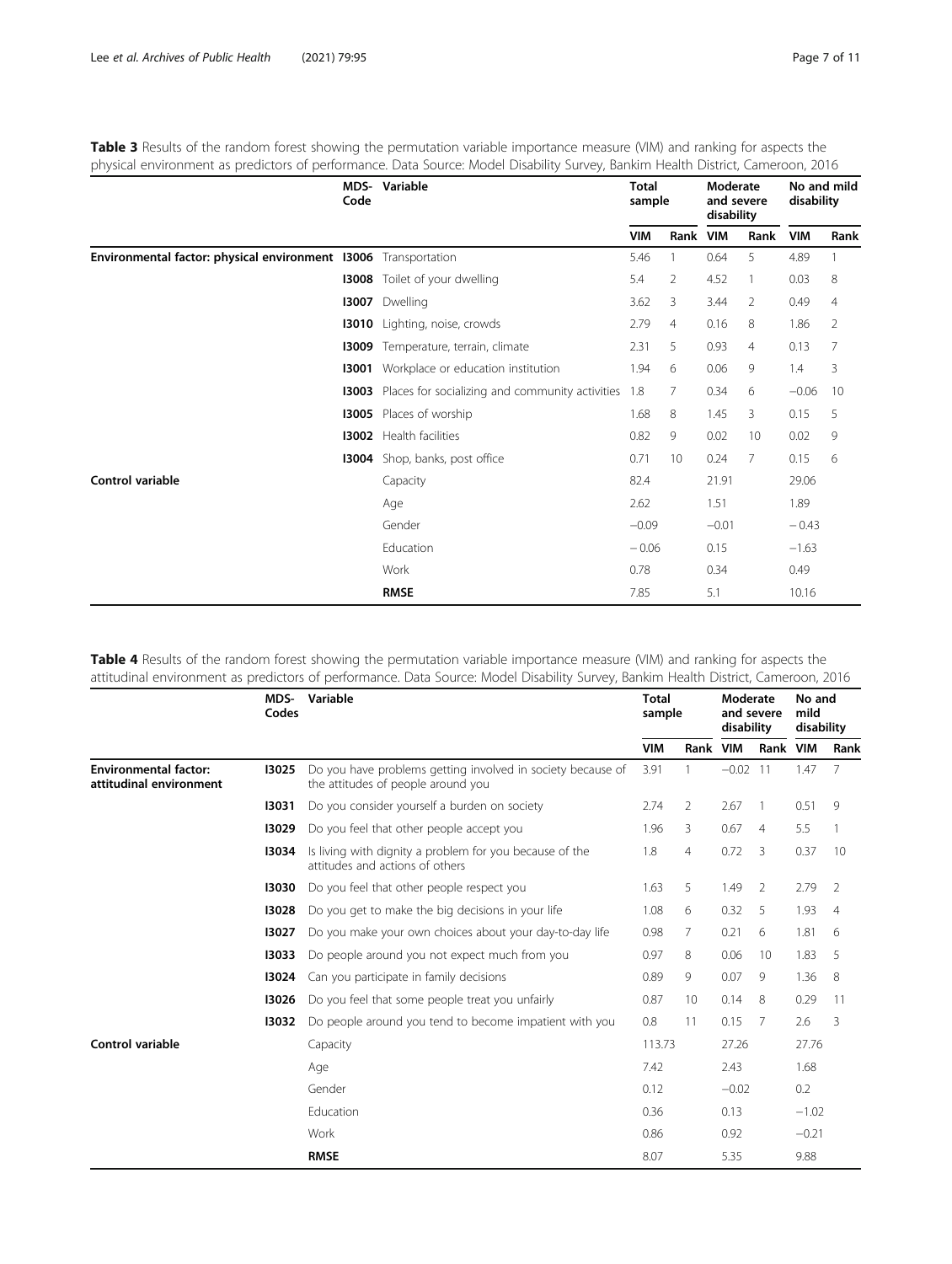# Attitudinal environment

The five aspects of the attitudinal environment with the highest VIM for the total sample were problems getting in involved in society, considering yourself a burden on society, feeling accepted by others, living with dignity, and feeling respected by others (Table [4](#page-6-0)). When stratifying by the level of disability, considering oneself a burden on society, feeling respected by others, and living with dignity become the three most essential aspects for persons with moderate and severe disability. The three most important aspects for persons with no and mild disability were feeling accepted by others, feeling respected by others, and people around you tending to become impatient with you.

### Responsiveness of health care system

Table 5 shows results for specific aspects of the responsiveness of the health care system. The most important variables for the total sample were the waiting time before being attended to, the ease with which you could see a health care provider you were happy with, and the experience of being involved in making decision for your treatment. The ranking differed considerably for persons with high and low levels of disability. The aspects that matter most for persons with moderate and severe disability were the experience of being treated respectfully, how clearly health care providers explained things to you, and the experience of being involved in making decisions for your treatment. For persons with no and mild disability, the most important aspects were the waiting time before being attended to, the cleanliness of the health facility, and the ease with which you could see a health care provider you were happy with.

# **Discussion**

Using data from a regionally representative implementation of the World Bank and WHO Model Disability Survey in the Bankim Health District, Adamawa, Cameroon, allowed identifying which environmental factors were the most relevant ones for persons with different levels of disability. Among the whole population, the physical environment had by far the highest impact on disability, with transportation, toilet of the dwelling, and the dwelling itself being the most important aspects. Aspects inside one's own home were the most important for persons with moderate and severe disability, indicating that for this group accessibility improvements in the public sphere will likely have little effect until the barriers in their homes are addressed.

Table 5 Results of the random forest showing the permutation variable importance measure (VIM) and ranking for aspects the responsiveness of the health care system as predictors of performance. Data Source: Model Disability Survey, Bankim Health District, Cameroon, 2016

|                            | MDS-<br>Codes | Variable                                                                                          |            | <b>Total</b><br>sample |            | Moderate<br>and severe<br>disability |         | No and<br>mild<br>disability |  |
|----------------------------|---------------|---------------------------------------------------------------------------------------------------|------------|------------------------|------------|--------------------------------------|---------|------------------------------|--|
|                            |               |                                                                                                   | <b>VIM</b> | Rank VIM               |            | Rank VIM                             |         | Rank                         |  |
| Environmental<br>factor:   | 13025         | Do you have problems getting involved in society because of the attitudes<br>of people around you | 3.91       |                        | $-0.02$ 11 |                                      | 1.47    | 7                            |  |
| attitudinal<br>environment | 13031         | Do you consider yourself a burden on society                                                      | 2.74       | 2                      | 2.67       | 1                                    | 0.51    | 9                            |  |
|                            | 13029         | Do you feel that other people accept you                                                          | 1.96       | 3                      | 0.67       | $\overline{4}$                       | 5.5     | $\mathbf{1}$                 |  |
|                            | 13034         | Is living with dignity a problem for you because of the attitudes and<br>actions of others        | 1.8        | $\overline{4}$         | 0.72       | 3                                    | 0.37    | 10                           |  |
|                            | 13030         | Do you feel that other people respect you                                                         | 1.63       | 5                      | 1.49       | 2                                    | 2.79    | 2                            |  |
|                            | 13028         | Do you get to make the big decisions in your life                                                 | 1.08       | 6                      | 0.32       | 5                                    | 1.93    | $\overline{4}$               |  |
|                            | 13027         | Do you make your own choices about your day-to-day life                                           | 0.98       | 7                      | 0.21       | 6                                    | 1.81    | 6                            |  |
|                            | 13033         | Do people around you not expect much from you                                                     | 0.97       | 8                      | 0.06       | 10                                   | 1.83    | 5                            |  |
|                            | 13024         | Can you participate in family decisions                                                           | 0.89       | 9                      | 0.07       | 9                                    | 1.36    | 8                            |  |
|                            | 13026         | Do you feel that some people treat you unfairly                                                   | 0.87       | 10                     | 0.14       | 8                                    | 0.29    | 11                           |  |
|                            | 13032         | Do people around you tend to become impatient with you                                            | 0.8        | 11                     | 0.15       | 7                                    | 2.6     | 3                            |  |
| Control variable           |               | Capacity                                                                                          | 113.73     |                        | 27.26      |                                      | 27.76   |                              |  |
|                            |               | Age                                                                                               | 7.42       |                        | 2.43       |                                      | 1.68    |                              |  |
|                            |               | Gender                                                                                            | 0.12       |                        | $-0.02$    |                                      | 0.2     |                              |  |
|                            |               | Education                                                                                         | 0.36       |                        | 0.13       |                                      | $-1.02$ |                              |  |
|                            |               | Work                                                                                              | 0.86       |                        | 0.92       |                                      | $-0.21$ |                              |  |
|                            |               | <b>RMSE</b>                                                                                       | 8.07       |                        | 5.35       |                                      | 9.88    |                              |  |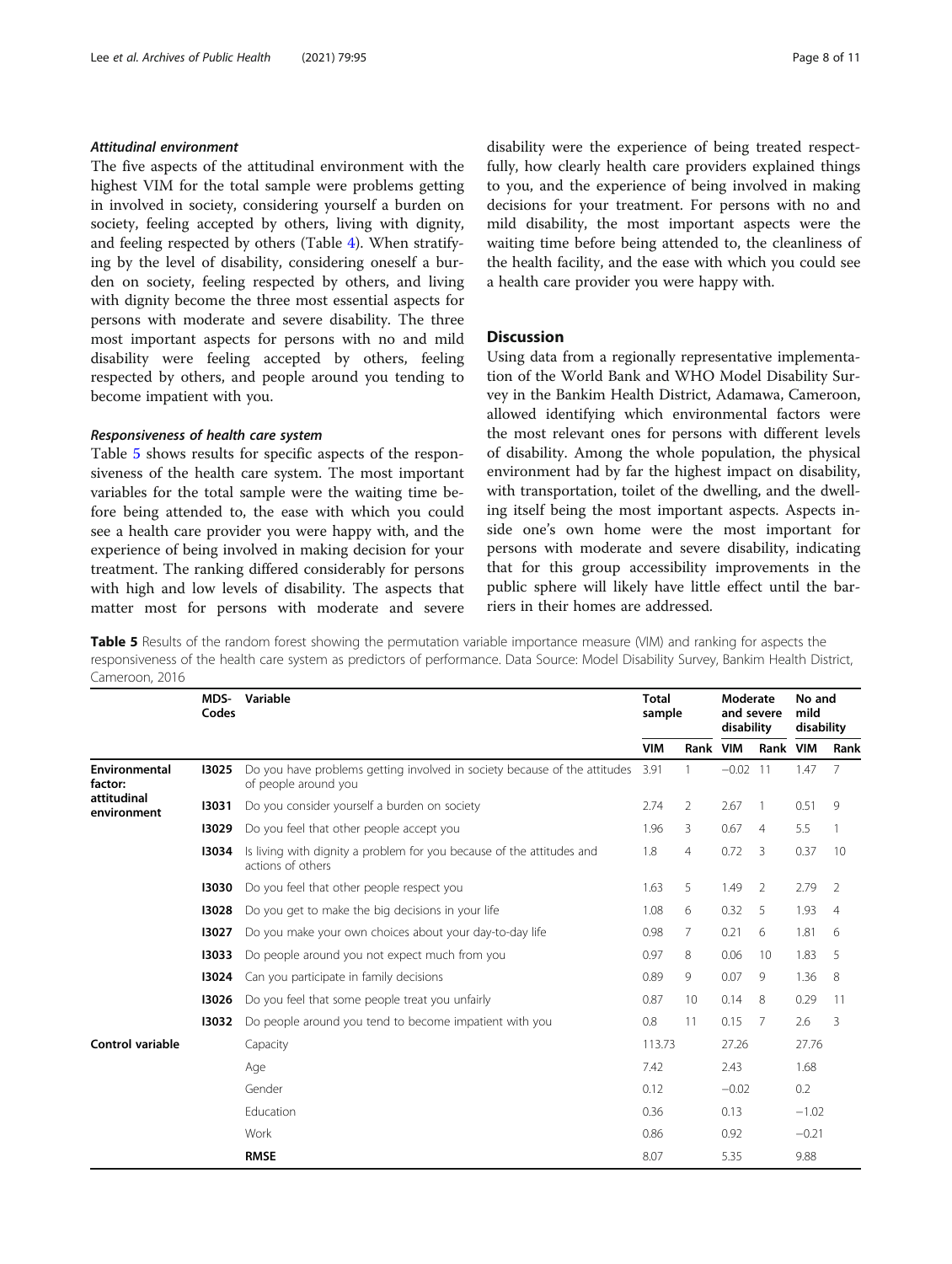# Our results must be understood in light of the context of the Bankim health district

The district is poor, and the infrastructure is deficient in several aspects. There is no public transportation, and private cars are expensive, so the areas outside of Bankim are only accessible by motorbike or only during the dry season. This considerably hinders access to health facilities, especially for persons with mobility problems. Our results reflect the negative impact of inexistent public transportation on the district's population, especially on persons with moderate to severe disability. The communal development plan of the commune of Bankim from 2015 [[6\]](#page-9-0) states that access to adequate housing in Bankim needs to be improved. The construction of dwellings was described as uncontrolled, lacking compliance with construction standards and corresponding regulations. Insufficiency of appropriate latrines and water points was reported as well. Progress has been made regarding sanitation in the urban area. Nevertheless, the inadequacy of wastewater drainage channels, and the absence of a structure in charge of emptying out-ofuse septic tanks remain major issues. Consistently, our results confirm the burden posed by the lack of a toilet in the dwelling, and the construction of the dwelling itself, on the daily life of persons with moderate to severe disability.

# Environmental factors are by definition context-specific, so differences in results from similar studies carried out in different countries or regions are expected

For instance, a study using data from a Spanish Survey on Disability including 17,303 adults identified discrimination, economic benefits due to disability and support from family and friends as the most important predictors of disability levels [[7](#page-9-0)]. Two further studies have used data collected with the MDS in Chile and Cambodia to study the impact of environmental factors on disability. In a pilot study in Cambodia, places to socialize for community activities, transportation, and the natural environment as well as use and need of personal assistance and use of medication on a regular basis were the most important cross-cutting environmental factors [[16\]](#page-10-0). A large representative study in Chile aiming to identify which environmental factors were the most responsible for disability experienced by persons with mental disorders identified the availability and frequency of personal assistance and assistive devices for mobility as the most important environmental factors across conditions, but discrimination and use of health services also played an important role [\[17\]](#page-10-0). The district we researched in Cameroon has poor infrastructure and our results indicate that major barriers are the lack of public transportation and the building of the dwellings, including toilets. All these examples reiterate the importance of collecting detailed data on disability for guiding a meaningful and context-relevant evidence-informed implementation of the CRPD.

# Our study clearly demonstrated that going beyond typical dichotomous measurement of disability (disabled x not disabled) and measuring disability as a matter of degree, ranging from low to high levels, is key for evidence-informed policy making

In Cameroon, there are meaningful differences in the environmental factors that were the most important and had the highest impact on disability across different individual disability levels. For instance, the attitudinal environment, especially not feeling as if one is a burden on society and living with dignity, were much more important for persons with moderate and severe disability than for those with no or mild disability. This suggested that social stigma against persons with disability in Cameroon has a disproportionate impact on those who experienced the most severe levels of disability. In order to reach the most vulnerable in the Adamawa region, policy makers must invest not only in increasing accessibility of dwellings but also in changing society's mindset towards disability. Dedicated disability surveys, as the MDS, which are representative, focus on levels of disability and include a comprehensive inventory of environmental factors that impact disability (not only assistive technologies) are essential to perform situation analyses that can support a meaningful implementation of the CRPD.

# The WHO global disability action plan has set as an objective to improve the access to health services for persons with disability

Responsiveness of the health care system is an environmental factor and was generally ranked positively across disability levels in the Bankim region. However, there are large differences within this factor. Domains related to convenience (e.g., time you waited, cleanliness, ease of seeing a provider you are happy with) were the most important factors for persons with no and mild disability. However, for persons with moderate and severe disability, domains related to fundamental rights (e.g., being treated respectfully, having things explained clearly by health care providers, and being involved in making treatment decisions) were the most important ones. This indicates that as Cameroon works to improve its health care system, it is important to ensure that basic rights of all health care recipients, including persons with severe disability, are respected. These results were in line with published literature in other settings [[18](#page-10-0), [19](#page-10-0)].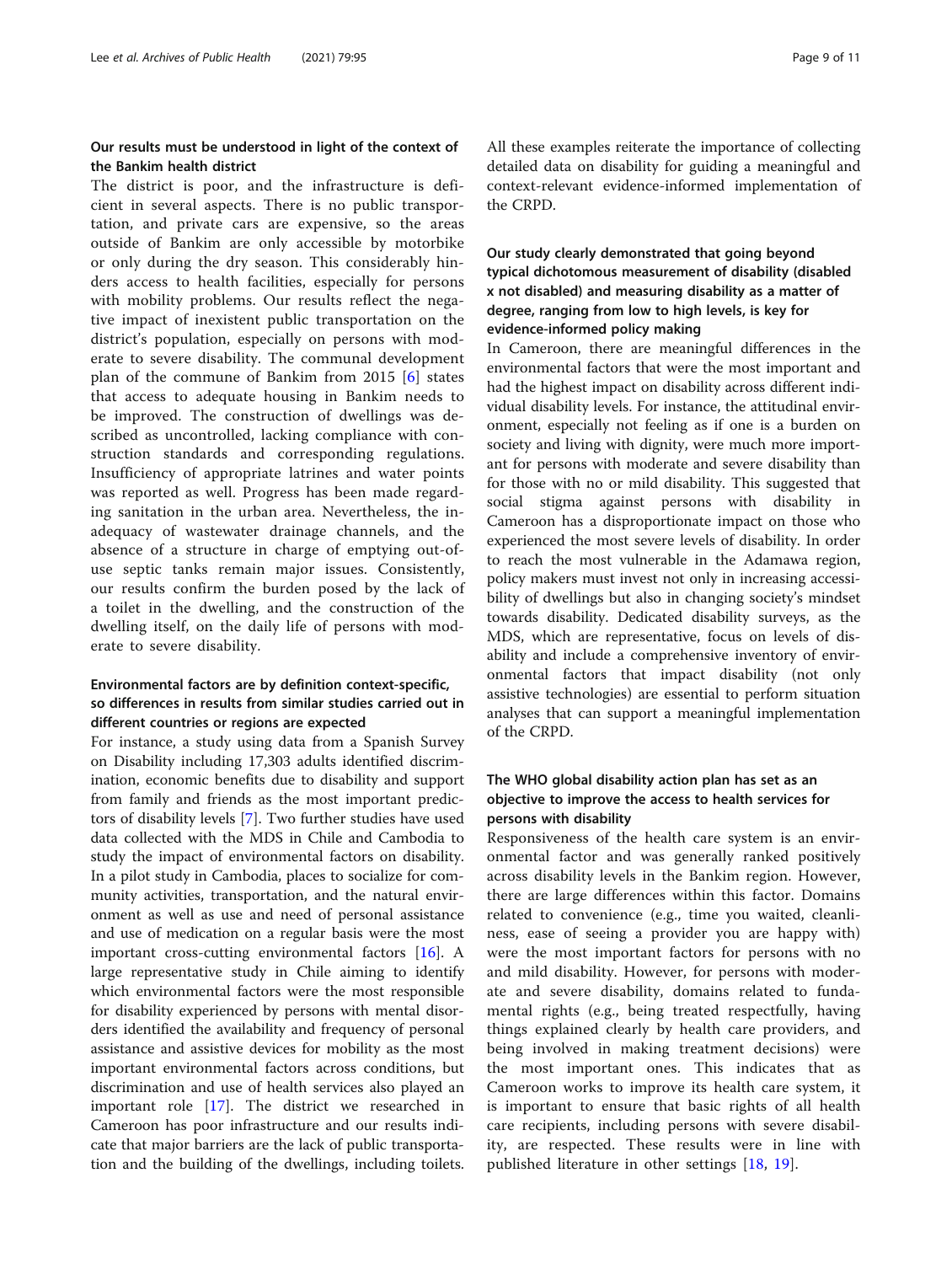# <span id="page-9-0"></span>The richness of evidence obtained in this study raises the question of how to move forward having now identified highly relevant targets for interventions

In a next step, policy makers must come together with other stakeholders to define priorities, suitable interventions, and timeframes, taking into account the cultural, political, and economic reality of this region. WHO has supported countries with policy dialogues, particularly in the African region, through the preparation of detailed policy briefs [\[20\]](#page-10-0). The results of the present study can serve as basis for the preparation of accessible policy briefs. Additionally, implementation research, defined by WHO as "the scientific study of methods to promote the systematic uptake of research findings and other evidence-based practices into routine practice", offers the tools necessary to support the development, sustainable implementation and evaluation of public health and policy changes [\[21](#page-10-0)].

The present study must also be understood in light of its limitations. Firstly, the sample size was calculated as the minimum size needed to represent the district while still maintaining a low budget. The sample size was estimated using Lorenz's sample size determination formula for cross-section studies, and a minimum of 545 households was required. The individual within the household was selected randomly. The low sample size made it possible to implement the survey in the Bankim health district, but it does not allow for high levels of disaggregation. Secondly, the health district of Bankim and the region of Adamawa are very particular; while presented results can be generalizable to some similar regions, they do not reflect Cameroon's situation in general. Nevertheless, the results of this study are essential and substantive in the light of the concerning lack of information on disability in Cameroon.

# Conclusion

Our study provides stakeholders in Cameroon with specific information for the prioritization of intervention areas and the development of evidence-informed policies. It especially shows the importance of going beyond disaggregation, not only for informing progress towards the SDGs but also for guiding a meaningful, targeted, evidence-informed implementation of the CRPD. Future work to strengthen the conclusions here should include additional regionally or national representative implementations of the MDS, including implementations after any significant disability policies are implemented in order to monitor changes over time.

#### Abbreviations

WHO: World Health Organization; SDG: Sustainable Development Goals; UN: United Nations; MDS: Model Disability Survey; ICF: International Classification of Functioning, Disability, and Health; CRPD: Convention of the Rights of Persons with Disabilities; OOB: Out-of-bag observations; VIM: Variable importance measure; RMSE: Root mean square error

### Acknowledgements

### None.

The views expressed in this manuscript are those of the authors and do not necessarily represent the views or policies of the World Health Organization.

#### Authors' contributions

Design of the work: LL, CSF, AC, CS. Data Analysis: MK, CS, LL. Drafting: LL, FM, AUB, CSF, MK, AC, CS. The author(s) read and approved the final manuscript.

#### Funding

No external funding was available for this secondary analyses.

#### Availability of data and materials

Data is available from the corresponding author upon request.

#### **Declarations**

#### Ethics approval and consent to participate

This study is a secondary analysis of data collected by an NGO, FAIRMED, in a Cameroon region. Data was not collected in the scope of a research project but to guide fieldwork. Whether an ethic approval and informed consent is needed for the MDS depends on the regulations of the country and is responsibility of stakeholders in charge of conducting the survey.

#### Consent for publication

Not applicable.

#### Competing interests

The authors declare that they have no competing interests.

#### Author details

<sup>1</sup> Sensory Functions, Disability and Rehabilitation (SDR), World Health Organization, Geneva, Switzerland. <sup>2</sup>FAIRMED country office, Yaounde Cameroon.<sup>3</sup> Institute for Medical Information Processing, Biometry and Epidemiology, LMU Munich, Munich, Germany. <sup>4</sup>Pettenkofer School of Public Health, Munich, Germany. <sup>5</sup>Department of Health Sciences and Medicine University of Lucerne, Lucerne, Switzerland. <sup>6</sup>Swiss Paraplegic Research, Nottwil, Switzerland. <sup>7</sup> Center for Rehabilitation in Global Health Systems, WHO Collaborating Center, University of Lucerne, Lucerne, Switzerland.

### Received: 24 November 2020 Accepted: 24 May 2021 Published online: 07 June 2021

#### References

- 1. Ki-Moon B. The road to dignity by 2030: ending poverty, transforming all lives and protecting the planet. Synthesis report of the Secretary-General on the post-2015 sustainable development agenda. New York: United Nations; 2014.
- 2. UN Economic and Social Council, Report on the forty-ninth session, Statistical Commission. 2018, United Nations: New York.
- 3. International Classification of Functioning, Disability, and Health : Children & Youth version. 2007, Geneva: World Health Organization.
- 4. Cieza A, Sabariego C, Bickenbach J, Chatterji S. Rethinking Disability. BMC Med. 2018;16(1):14. <https://doi.org/10.1186/s12916-017-1002-6>.
- 5. Ray M, et al. Functioning and disability in recent research from Cameroon: a narrative synthesis. Pan Afr Med J. 2017;27:73.
- 6. Service d'Appui au Développement Rural (SADER) and P.N.d.D.p. (PNDP), Plan communal de développement (PCD) de la commune de Bankim. 2015.
- 7. Bostan C, Oberhauser C, Stucki G, Bickenbach J, Cieza A. Which environmental factors are associated with lived health when controlling for biological health? - a multilevel analysis. BMC Public Health. 2015;15(1):508. [https://doi.org/10.1186/s12889-015-1834-y.](https://doi.org/10.1186/s12889-015-1834-y)
- 8. Simo Fotso A, Duthe G, Odimegwu C. A comparative analysis of disability measures in Cameroonian surveys. Popul Health Metr. 2019;17(1):16.
- 9. Masters GN, Wright BD. In: van der Linden WJ, Hambleton RK, editors. The Partial Credit Model, in Handbook of Modern Item Response Theory. Springer New York, New York; 1997. p. 101–21.